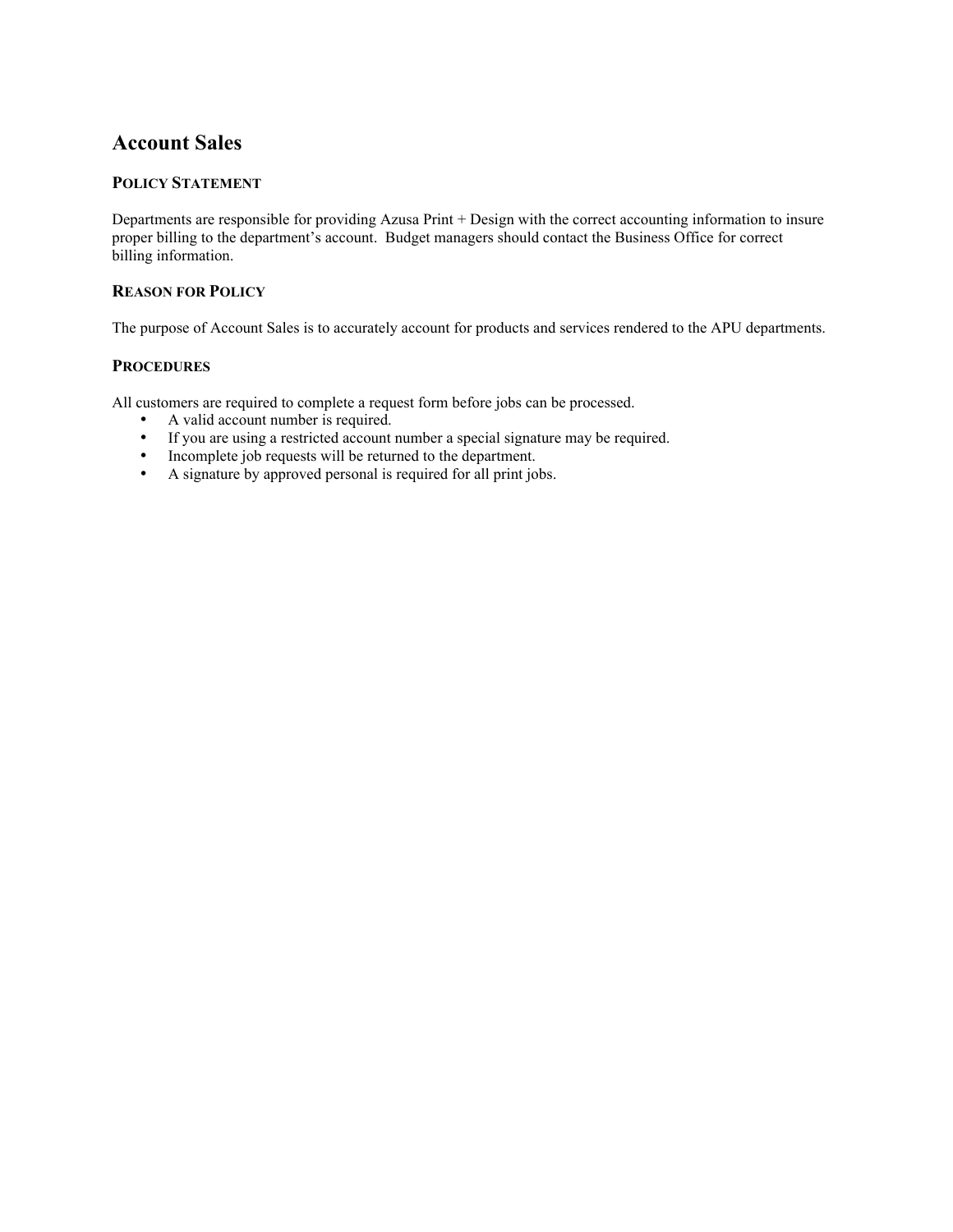## **APU LOGO USAGE**

## **POLICY STATEMENT**

Use of the APU logo is only authorized if used by a specific on campus office or department. If you plan to use any photos of students or staff, you must obtain each individual's permission prior to publishing.

## **REASON FOR POLICY**

University's logo and images are intended for University purpose only.

### **PROCEDURES**

Questions regarding the proper use of the APU logo, photos of students, staff and faculty, please contact Azusa Print + Design or the office of University Relations.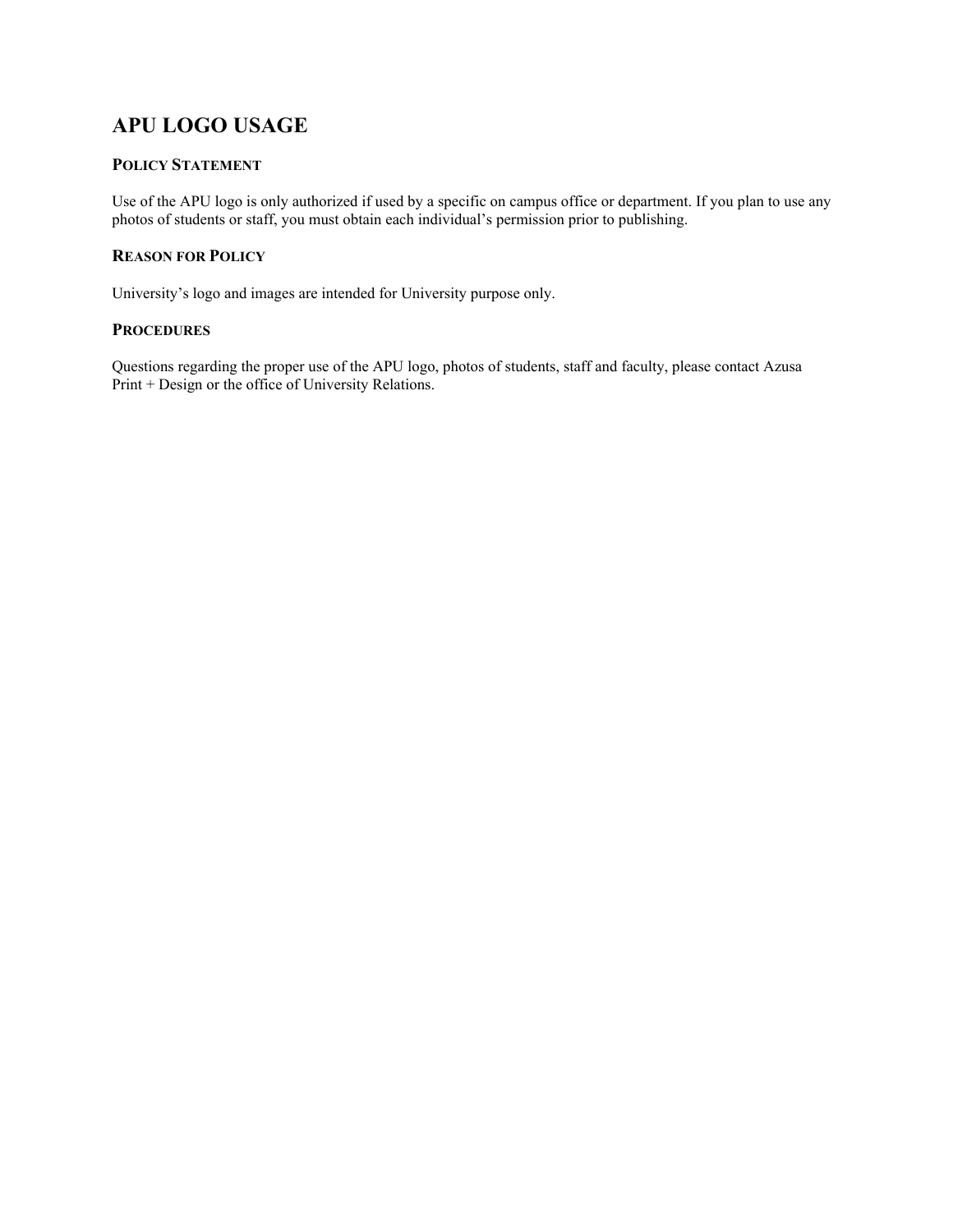## **Auditron Charges/Late Fee**

### **POLICY STATEMENT**

All departments are charged for copies reproduced on the university copiers, and are also responsible for accurately reporting readings to Azusa Print + Design on the  $15<sup>th</sup>$  of each month. Departments that do not report Auditron readings by the  $25<sup>th</sup>$  of each month will be charged a late fee of \$ 50.00 for each month. After the second month of not reporting, a notice will be sent to the department head in addition to the monthly \$ 50.00 nonreporting fee.

### **REASON FOR POLICY**

So the Auditron System will accurately account for products and services rendered to the APU departments.

- Key Readings are forward by e-mail to department contact.
- Readings are due by the  $15<sup>th</sup>$  of each month.
- Late fees apply after the  $25<sup>th</sup>$  day, for non- reporting of usage.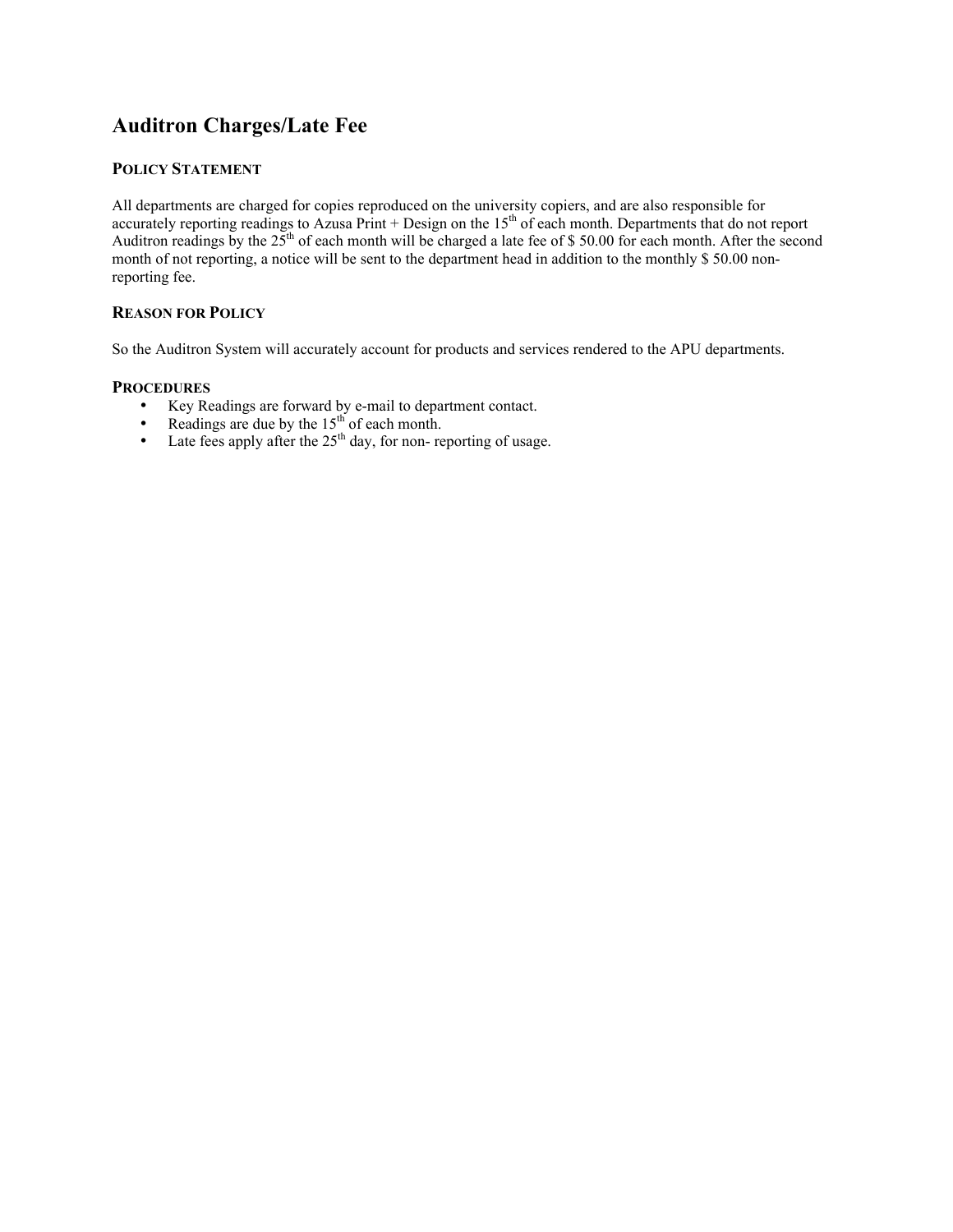## **CD/DVD Reproduction-Finishing Pricing**

### **POLICY STATEMENT**

Departments are charged for reproduction of CD/DVD's and finishing services rendered in Azusa Print + Design. Azusa Print + Design CD/DVD's price list has been approved by the Administration. Prices are evaluated each year and compared to the comparative reproduction market.

### **REASON FOR POLICY**

Gain revenue for product and services rendered in Azusa Print + Design.

#### **PROCEDURES**

To ensure proper billing to your department's account, remember to clearly print the department account number and budget line number. If you are not sure of what account number to use, talk with your department budget manager or contact the Business Office.

Azusa Print + Design will not reproduce any CD's/DVD's that does not comply with the current copyright laws and the National Association of College Store's interpretation of "fair use".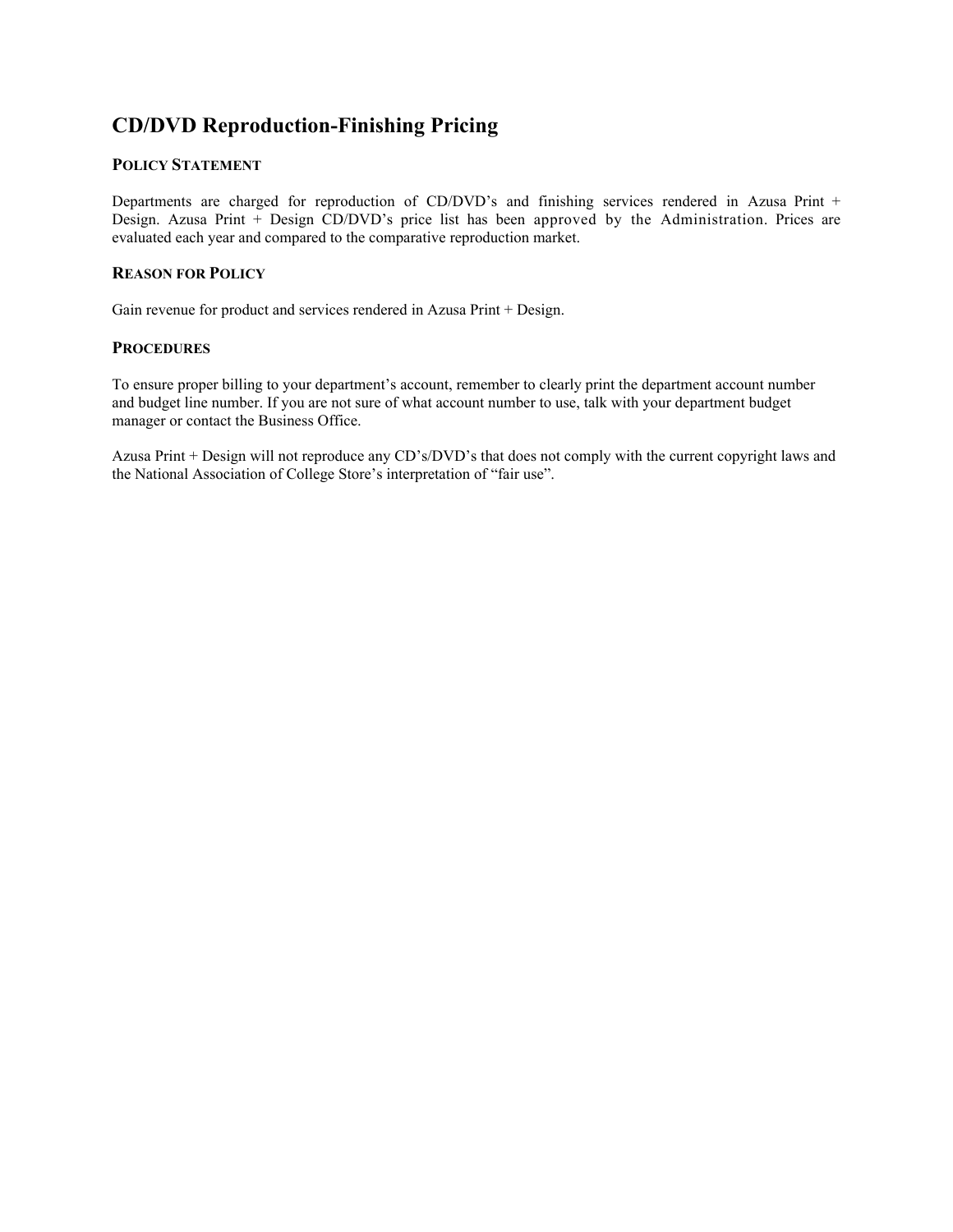## **Computer Usage**

## **POLICY STATEMENT**

Azusa Print + Design staff has the right to limit the amount of time spent on a computer.

#### **REASON FOR POLICY**

To offer Internet use and specialized software services to internal/external clients.

### **PROCEDURES**

Azusa Print + Design is considered to be a campus computer lab with Internet access available to clients. However, our lab also functions as a graphics art lab where customers can work on special projects that require specialized software only available in Azusa Print + Design. Therefore, during peak hours, clients may encounter a time of interruption of computer use and may be asked to move to another computer workstation at the Darling Library.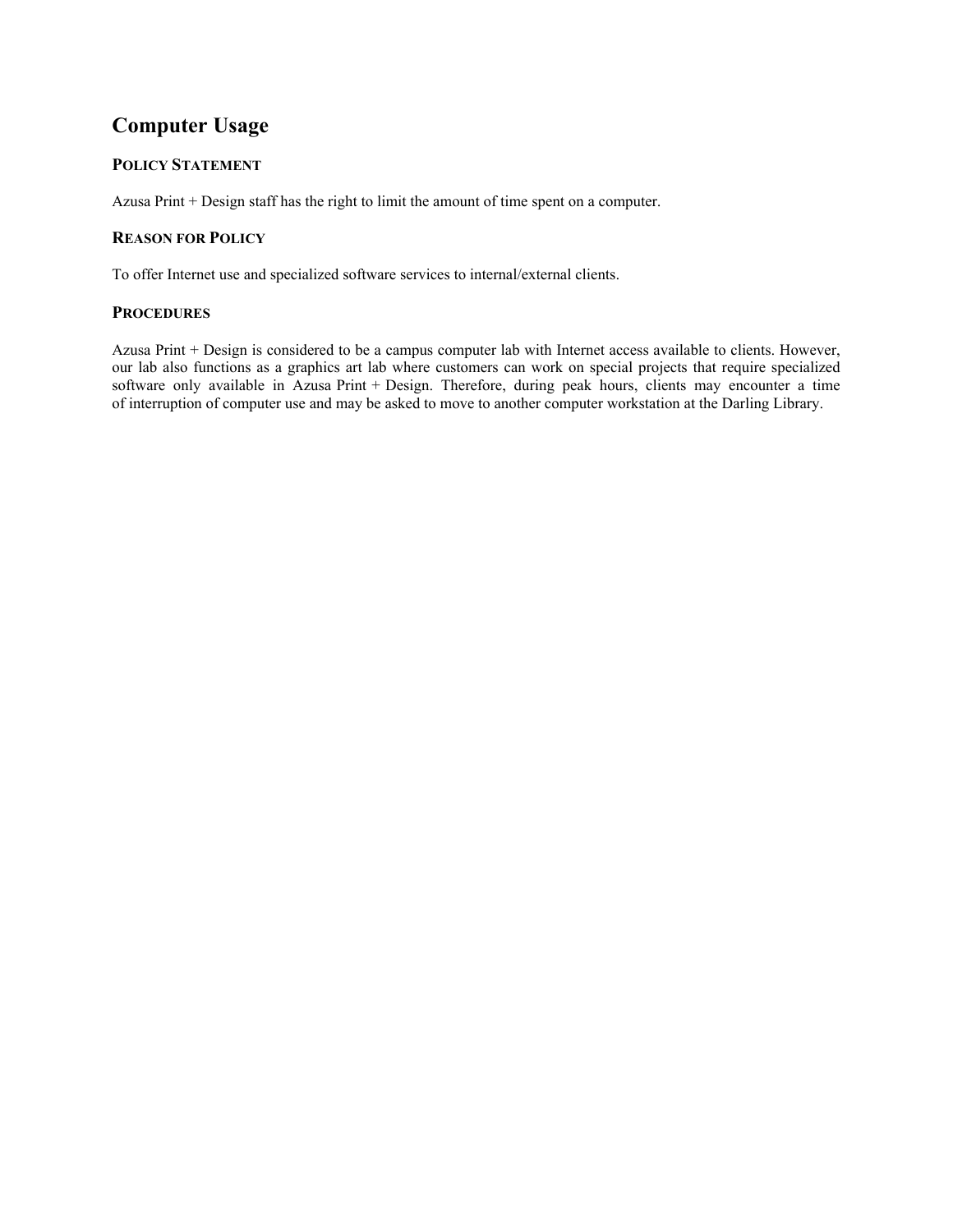## **Copying for Campus Distribution**

## **POLICY STATEMENT**

Jobs printed through Azusa Print + Design requiring campus distribution must be pre-approved by the following department managers before copying can begin.

### **REASON FOR POLICY**

Ensure consistent operation and to reduce waste.

Jobs printed through Duplicating Services requiring campus distribution must be pre-approved by the following department managers before copying can begin.

- Course Pack Material University Bookstore<br>• (Faculty) Intra-Campus Mailing Provost Off
- (Faculty) Intra-Campus Mailing Provost Office
- (Staff) Intra-Campus Mailing University Mail Services Manager
- 4 x 6 Postage Cards US Mail Pre-Paid University Mail Services Manager
- APU Student Boxes Intra-Campus Mailing University Mail Services Manager
- Table Tents Food Services Manager

#### **PROCEDURES**

Contact the above departments, prior to submitting a print request. Printing will not be processed without approval.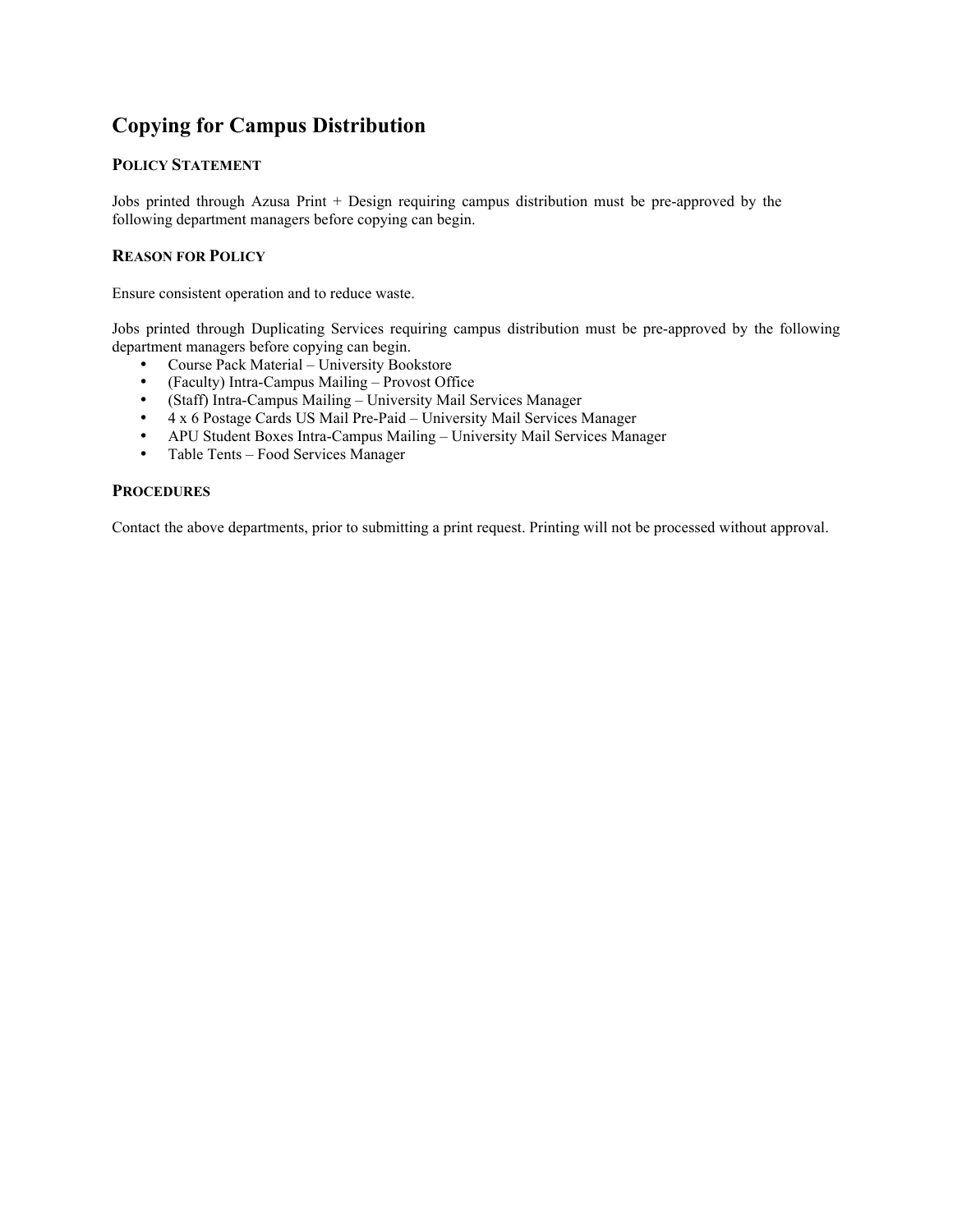# **Copyright Adherence**

## **POLICY STATEMENT**

Azusa Print + Design will not duplicate any document that does not comply with the current copyright laws and the National Association of College Store's interpretation of "fair use".

## **REASON FOR POLICY**

Protect the university from losses due to the violation of copyright laws.

### **PROCEDURES**

For compliance questions contact Azusa Print + Design at extension 5078.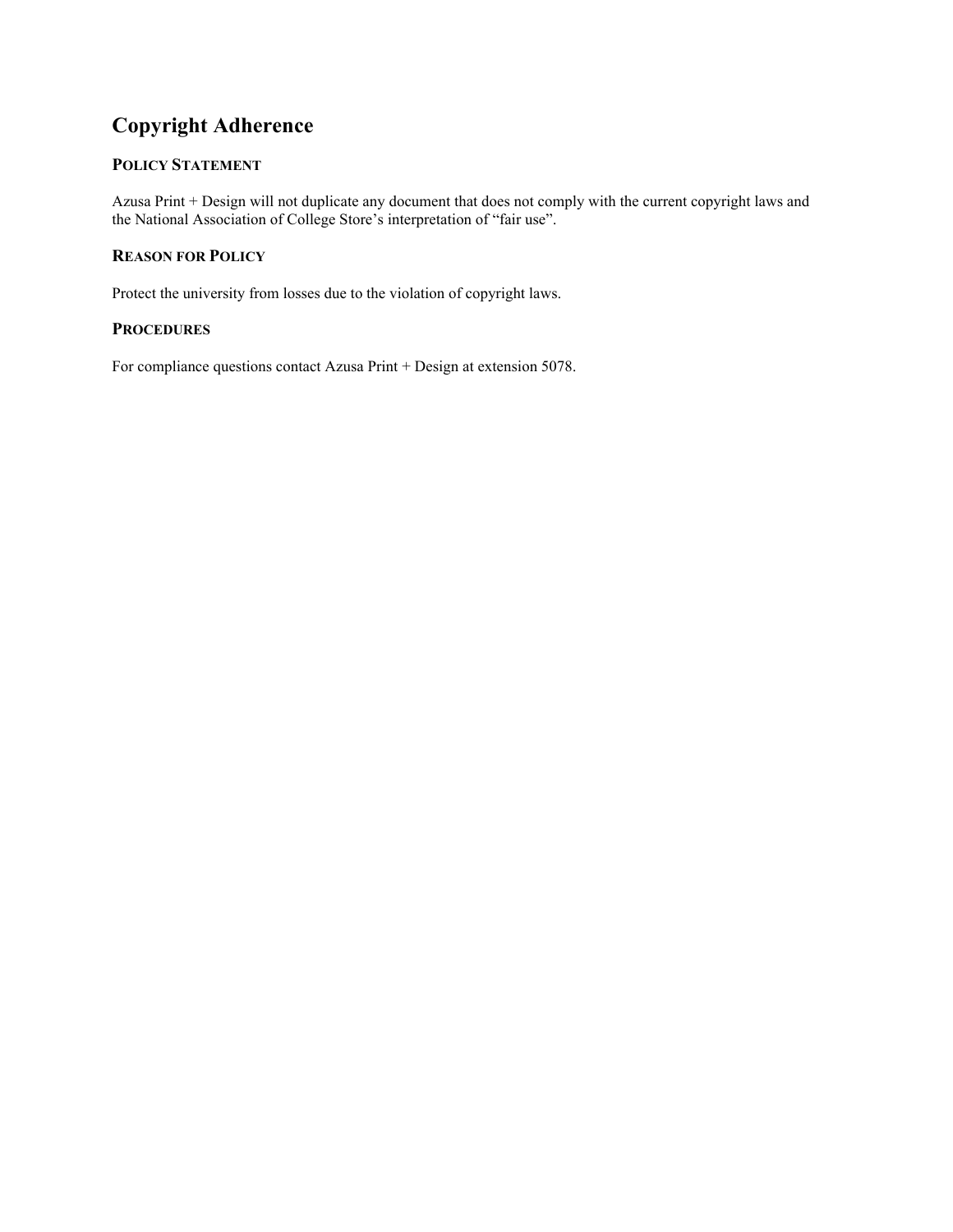## **Finishing Equipment Policy**

## **POLICY STATEMENT**

Internal and external clients can use the finishing equipment with the approval of the key operator in Azusa Print + Design. Equipment approved for usage is listed below;

- Paper Cutter
- Folder Machine
- Drill Press
- Padding Machine
- Spiral Equipment

Internal and external clients will be responsible for any damages, if the customers operate any equipment without the training instruction and or supervision of the key operator.

### **REASON FOR POLICY**

The purpose of this policy is to insure that proper usage and safety procedures are followed at all times to protect the staff and the clients when operating any equipment in Azusa Print + Design.

#### **PROCEDURES**

Staff will give general usage instruction of equipment functions, depending on the job finishing specifications.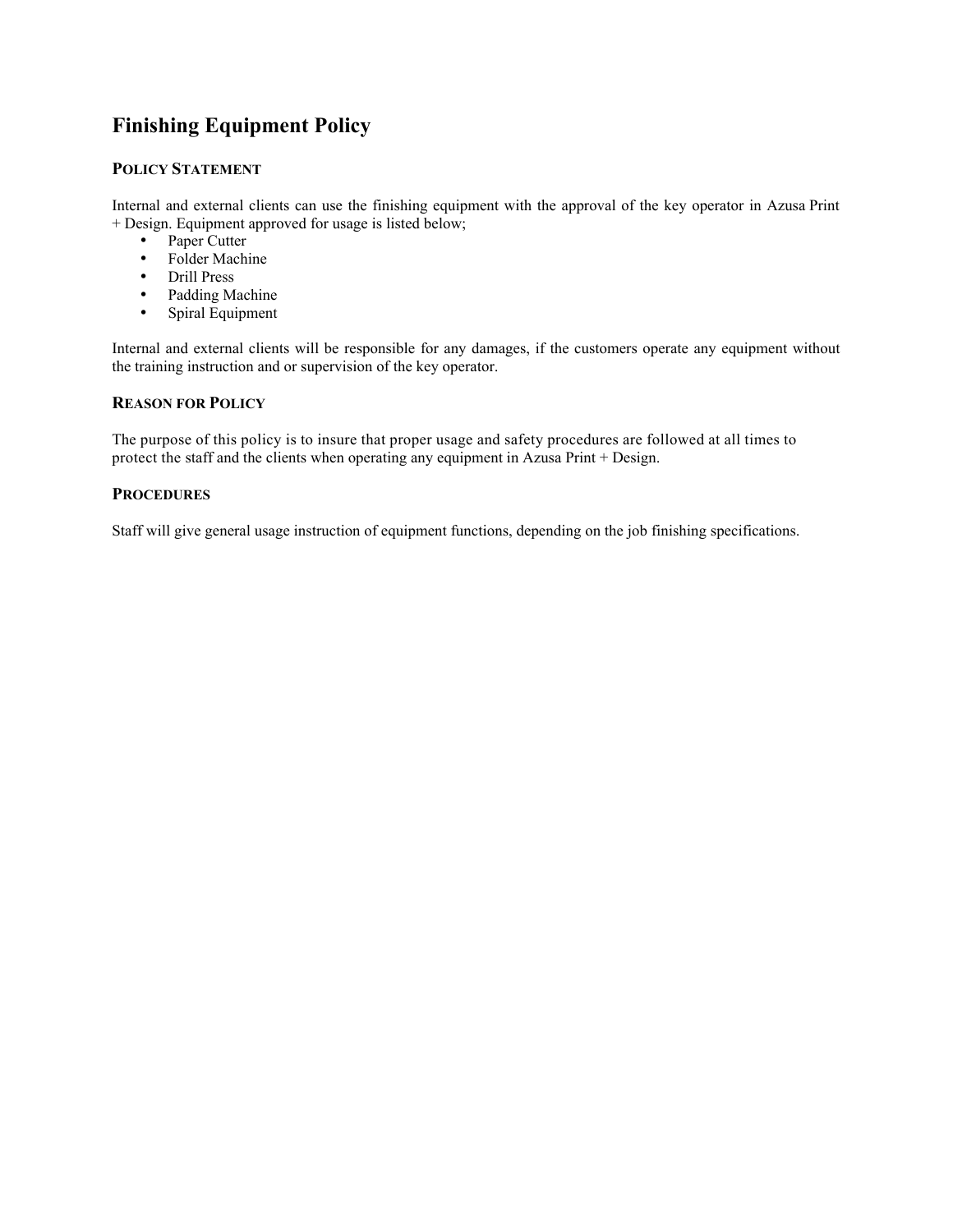## **Food and Drink**

## **POLICY STATEMENT**

No food and only covered drinks are allowed when working on the computers or near machinery. This policy is intended to protect all employees, equipment and guests of Azusa Print + Design.

## **REASON FOR POLICY**

To have a clean and safe environment and to protect equipment, when utilizing the products and services in Azusa Print + Design.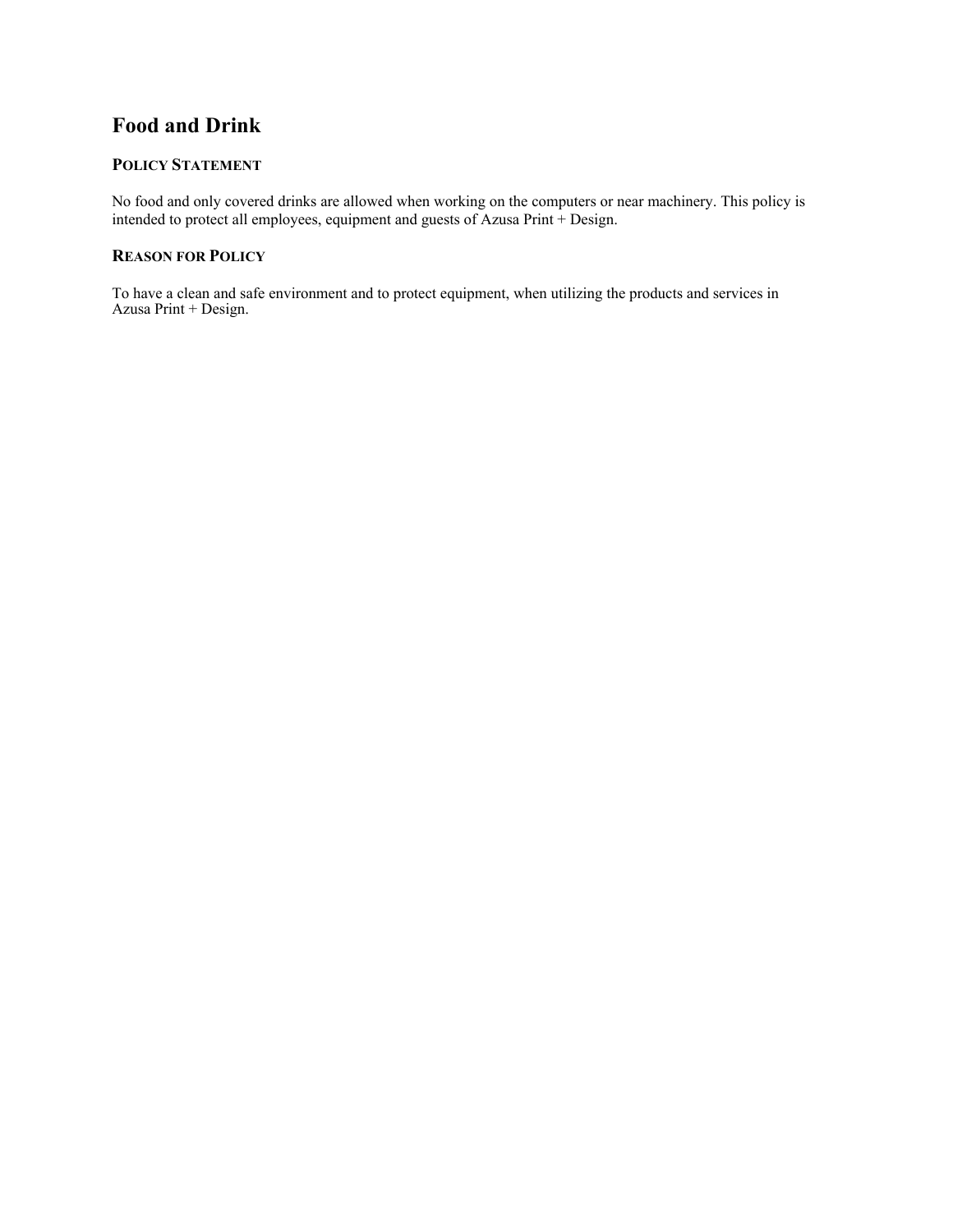## **Handling of Confidential Material**

## **POLICY STATEMENT**

Azusa Print + Design is required by the university to protect the privacy of confidential material i.e. tests and any material marked CONFIDENTIAL. It will be at the discretion of the key operator and manager to determine the processing, printing, and delivery method.

### **REASON FOR POLICY**

To ensure consistent processing and reproduction practices for confidential material.

#### **PROCEDURES**

#### **Printing & Delivery**

All confidential material will be processed, reproduced and prepared for delivery by a staff member of university services/Azusa Print + Design, unless otherwise instructed by a supervisor to proceed with reproducing the materials. Documents are prepared for delivery in the following order:

• Completed tests are covered for confidentiality; shrink wrapped, stamped and assigned a delivery method.

#### **Procedures for Mailing, Holding and Picking up Confidential Material**

- All confidential material is transported via Mail Services.
- Departments requesting to hold materials in Azusa Print + Design will need to mark  $Pickup \checkmark$  on the form.
- Departments can purchase as lock bag with a key for \$35.00
- Undergrad students are not allowed to pickup tests for faculty and staff.
- Azusa Print + Design is not responsible for undergrad students employed by another department in transporting confidential material.

#### **For additional information**

- For more information on handling Confidential Printed Material please e-mail azusaprintanddesign@apu.edu
- To purchase a security bag, contact Azusa Print + Design at ext. 5078

**Protecting confidential material can be complicated when electronic files are involved. Duplicating Services is not responsible for electronic file tampering outside of azusaprintanddesign@apu.edu.**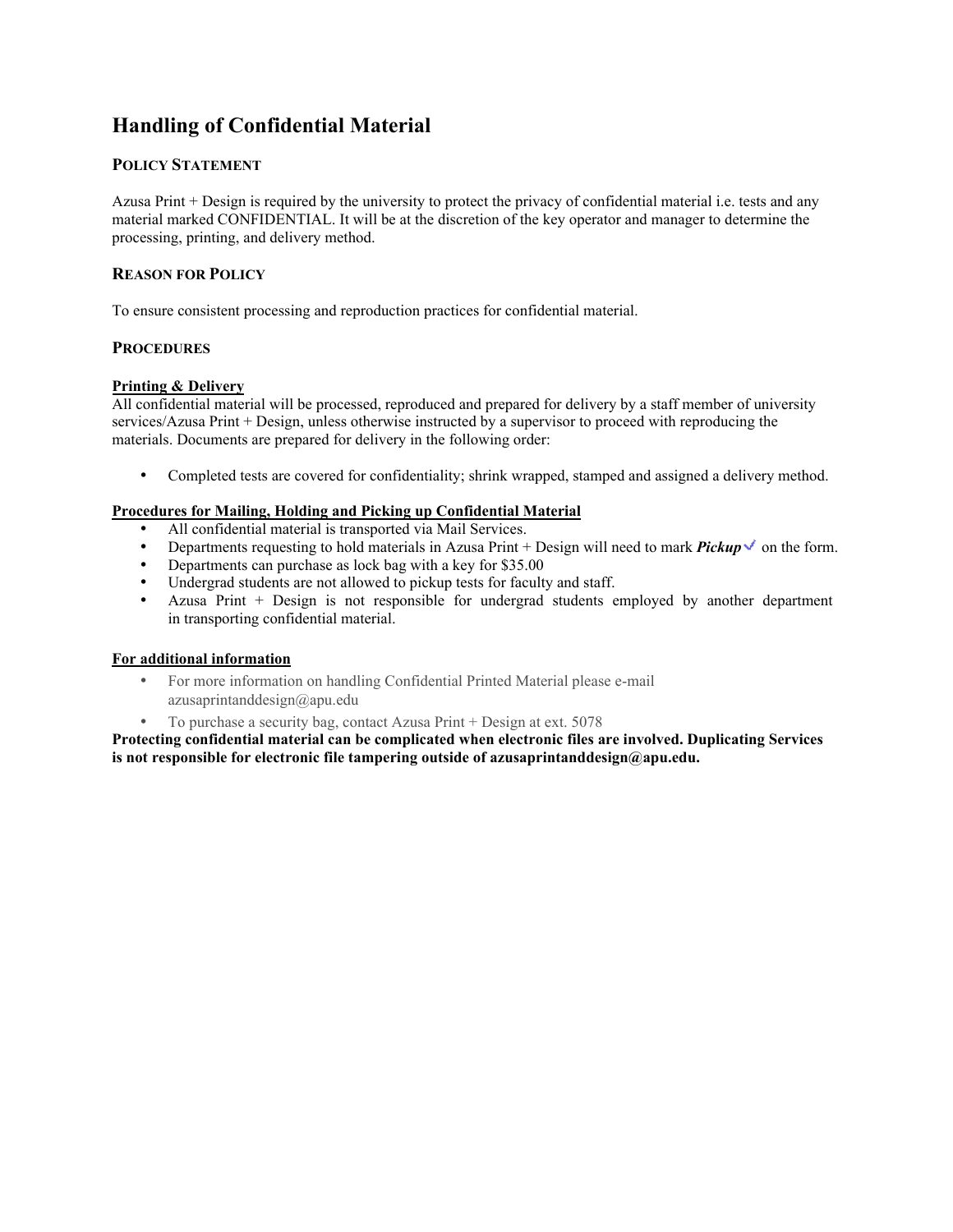## **Job Cancellation**

## **POLICY STATEMENT**

Department/clients requesting to hold or cancel jobs during the printing process will be charged for all copies made if the job is in the process of completion.

## **REASON FOR POLICY**

To account for all printed material for inventory and billing purposes.

- Departments/clients requesting to hold or cancel jobs during the printing process should contact Azusa Print + Design immediately at ext 5078.
- All printed documents completed, will be counted and billed accordingly.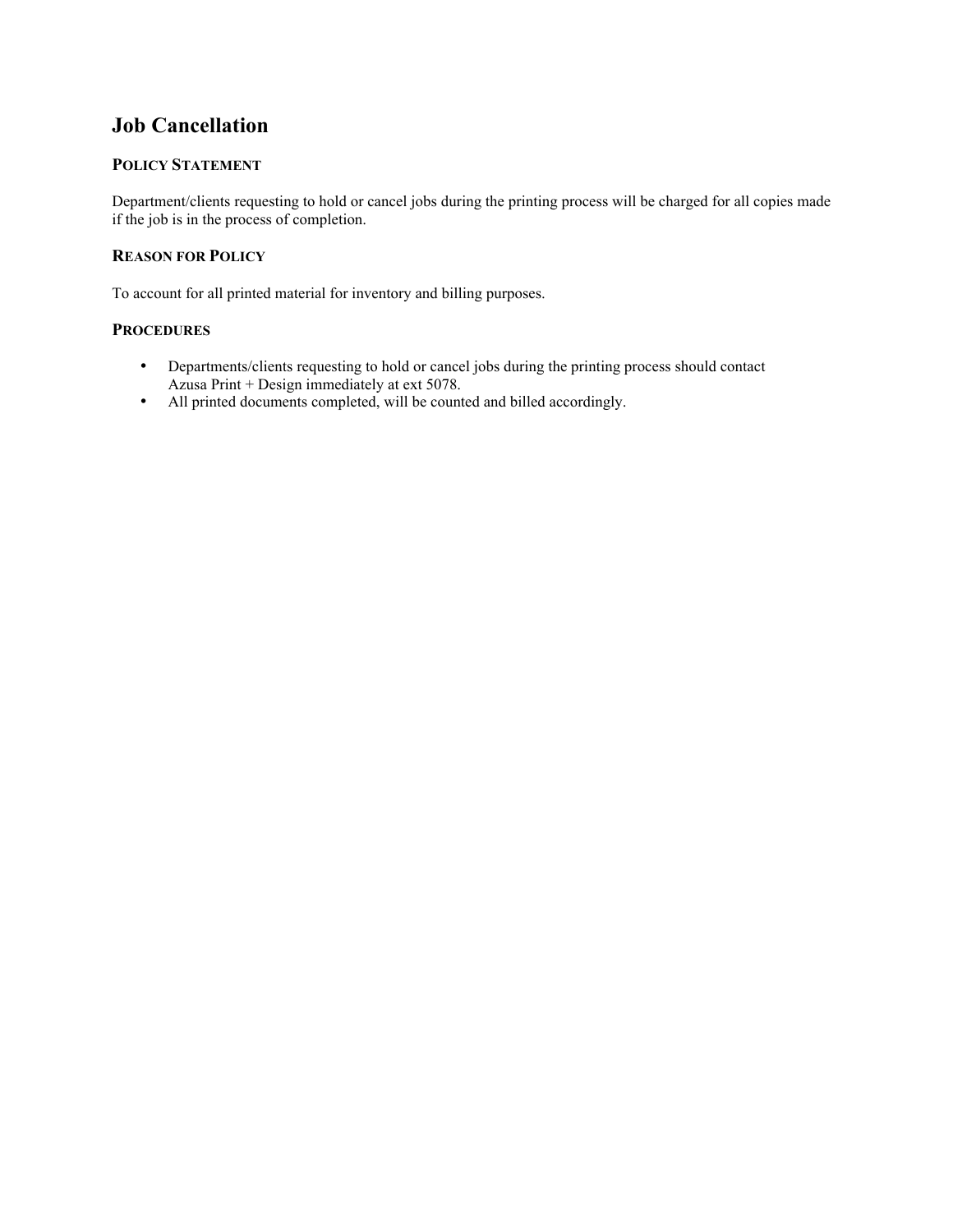## **Method of Payment**

## **POLICY STATEMENT**

Azusa Print + Design currently accepts cash, checks, and Cougar Bucks. If you are creating a project for a specific department on campus and have obtained proper authorization and account/line number information, we can bill the project to your department.

## **REASON FOR POLICY**

To received and accurately account for products and services rendered.

- Two forms of ID are required when writing checks to APU/Azusa Print + Design.
	- o Valid driver's license will be required
	- o APU School ID
- Billing charges to a department will need to be approved by a department head.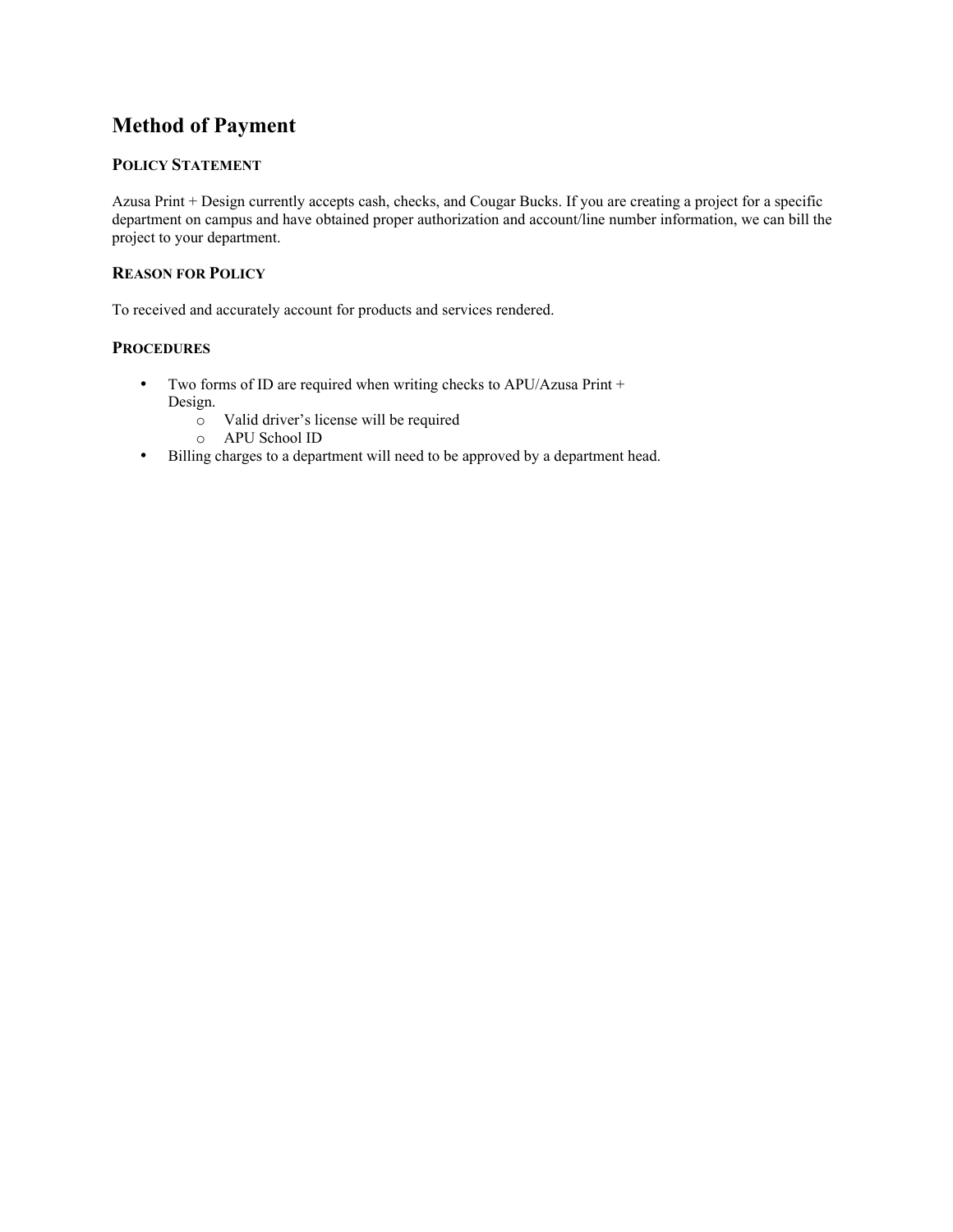## **Minors**

### **POLICY STATEMENT**

Due to the nature of some of our machinery and products, we require that minor children be accompanied by an adult at all times. Employees of Azusa Pacific University should refer to the employee staff handbook for polices on Children in the work place section: 11.10 page 1 of 1.

### **REASON FOR POLICY**

Ensure the safety of all guest/clients when utilizing Azusa Print + Design.

#### **PROCEDURES**

Parents are to keep minor children in sight at all times, while using Azusa Print + Design facility**.** At no time, should clients leave their minor children alone to work on projects. Azusa Print + Design employees are not responsible for the care of minors left in Azusa Print + Design.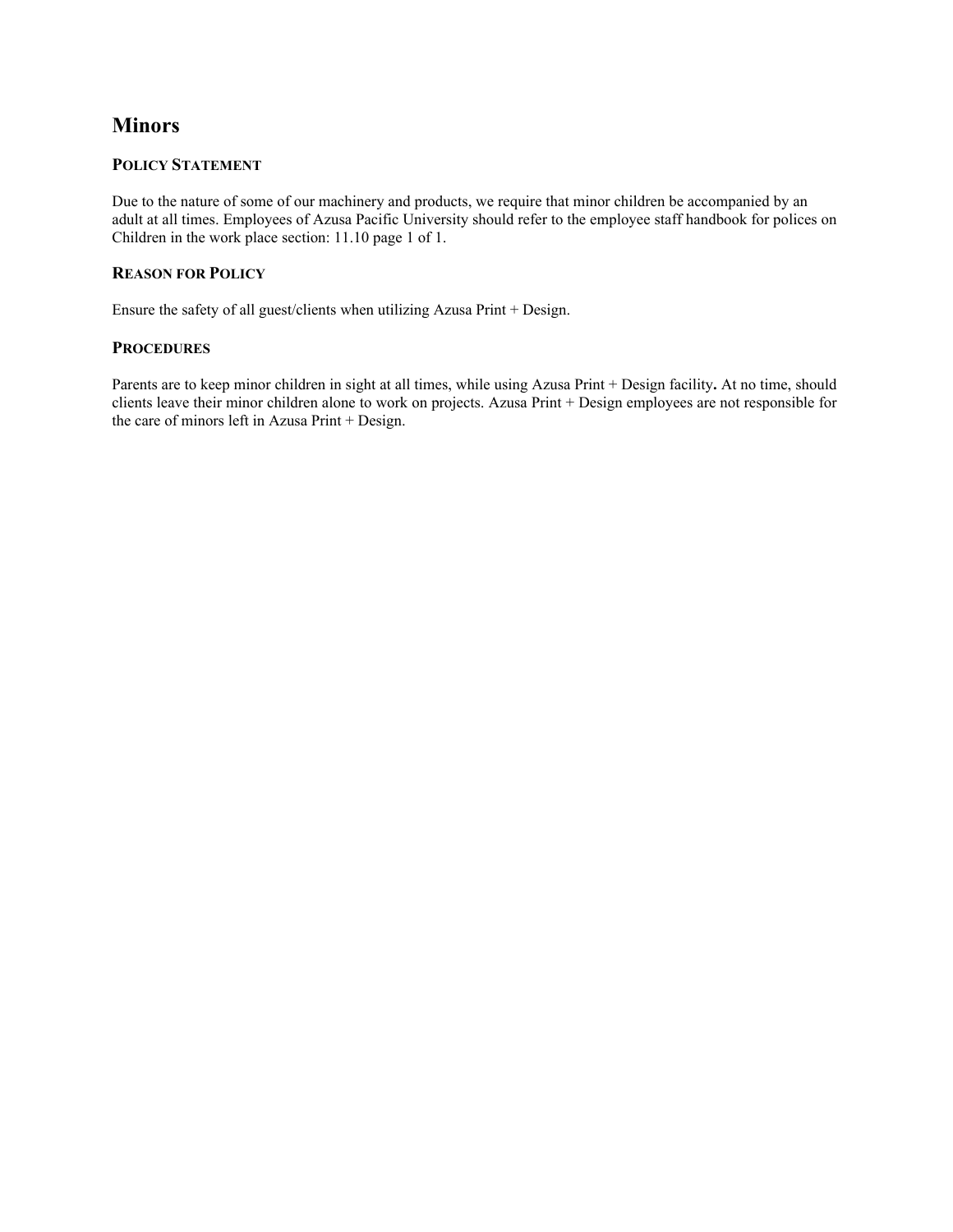## **Personal Copying**

## **POLICY STATEMENT**

In-house personal printing projects are welcomed in Azusa Print + Design; prior arrangement must be made by the customer. Jobs will be completed on a first come, first serve basis. University related jobs will take priority.

## **REASON FOR POLICY**

Insure the proper exchange of products and services through professional customer service to APU employees and the General Public at a reasonable and affordable cost.

- Payment is due upon completion of printing.
- Cash, Checks, Visa, Master, and Discover are accepted in Azusa Print + Design.
- Make checks payable to Azusa Pacific University. Checks must have your current address, phone number, and you will need to present a valid ID upon request. Third party checks are not accepted!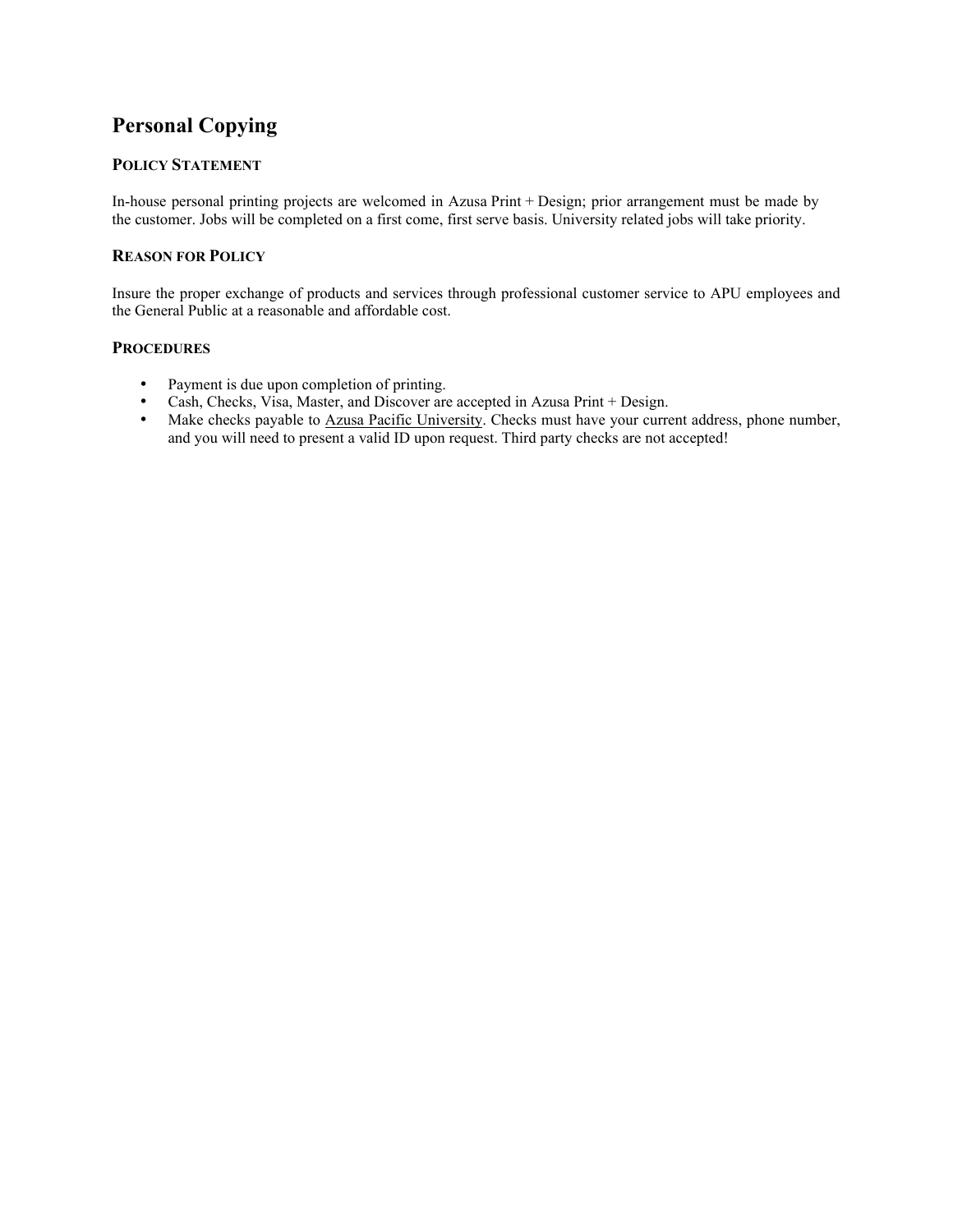# **Phone Usage**

## **POLICY STATEMENT**

Internal /external clients are not permitted to use the phones for personal use. Only in an extreme emergency will phone usage will be permitted.

## **REASON FOR POLICY**

Azusa Print + Design phones are for departmental related business only.

#### **FORMS**

Staff Handbook Section 10.6 Use of Electronic, Telephone and Computer Systems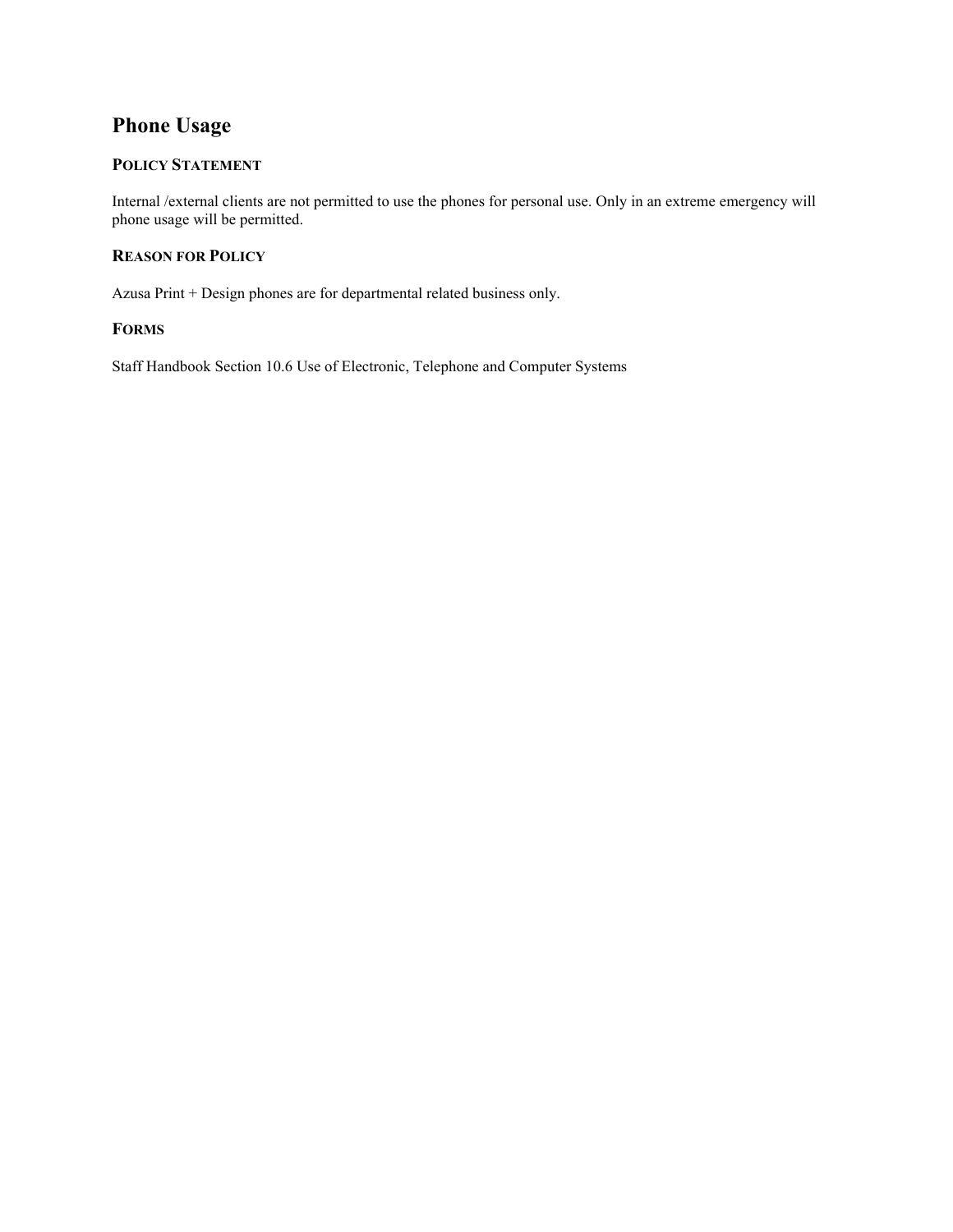## **Project and Usage Content**

### **POLICY STATEMENT**

Customers creating projects, whether for departmental or personal use must reflect the standards of conduct of Azusa Pacific University. No profanity, nudity, offensive, or obscene materials will be permitted.

#### **REASON FOR POLICY**

Create a healthy environment that is beneficial to all clients and to uphold the University mission statement.

#### **PROCEDURES**

Students wanting to create posters or banners for display in their living area may need to obtain additional permission by their RA or RD. If questionable material is being used, copied, created, or printed for distribution to the APU community, it must be approved by the Azusa Print + Design Graphics Coordinator. Internet viewing and usage must be in good taste. If any explicit content is viewed or produced the customer will be required to discontinue use and/or leave Azusa Print + Design upon request.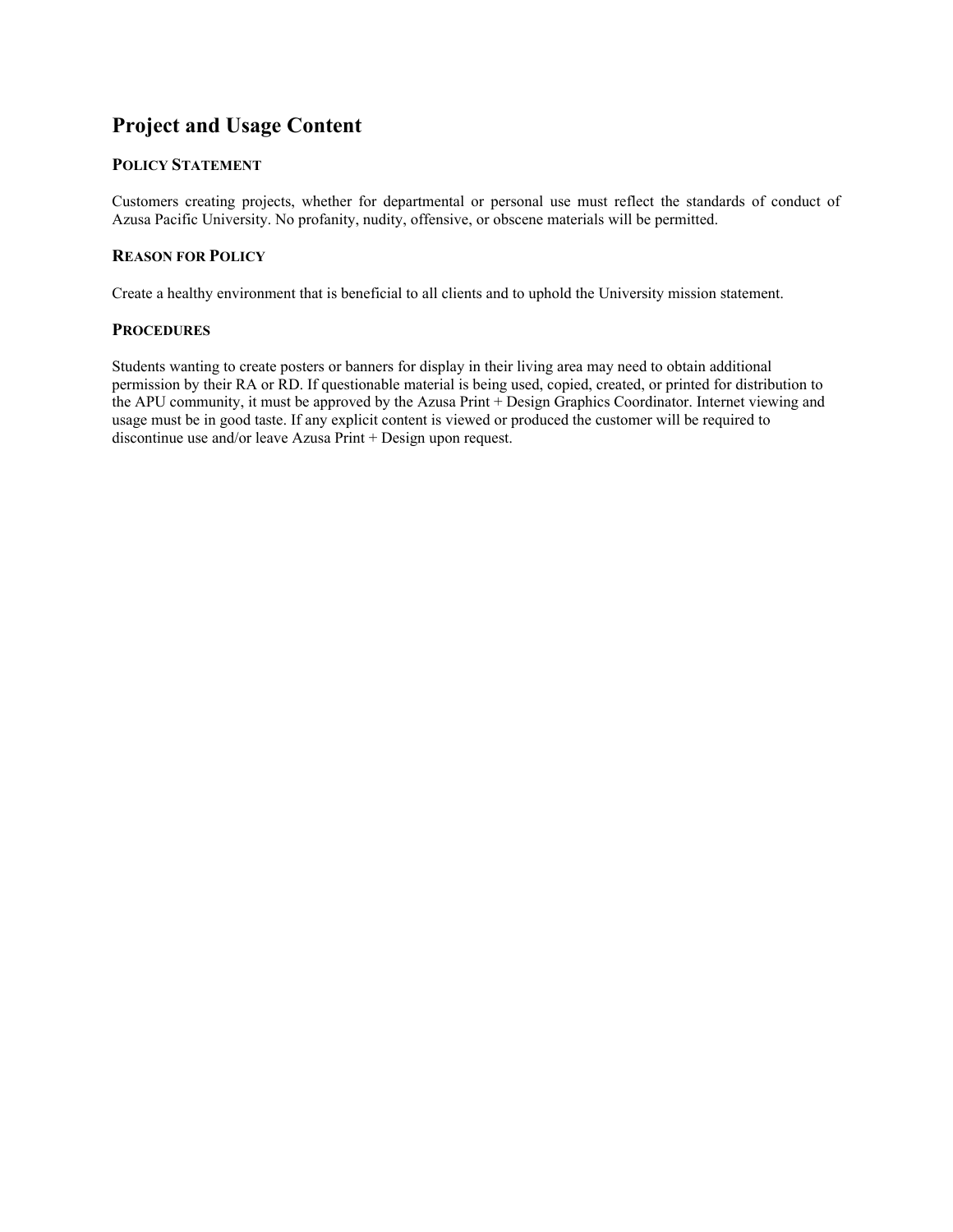## **Refund/Credit**

## **POLICY STATEMENT**

A refund or credit will be issued to the client in the event of mechanical/human errors during the printing process. Credits and refunds will be at the discretions of the Manager of Azusa Print + Design.

## **REASON FOR POLICY**

Insure proper refunds or credits to internal and external clients.

- If you notice any errors, please contact Azusa Print + Design as soon as possible at ext 5078.<br>• Iobs will be reprinted at no charge to the internal/external client for errors due to mechanical
- Jobs will be reprinted at no charge to the internal/external client for errors due to mechanical or operator error.
- If error is due to incorrect information on your job request form, clients will be charged accordingly for reprints.
- Clients will need to request a refund or credit from Azusa Print + Design.
- Do not contact the Business Office, Azusa Print + Design will request and submit credits or refunds for processing.
- Once a credit or refund has been approved and processed, Azusa Print + Design will contact you.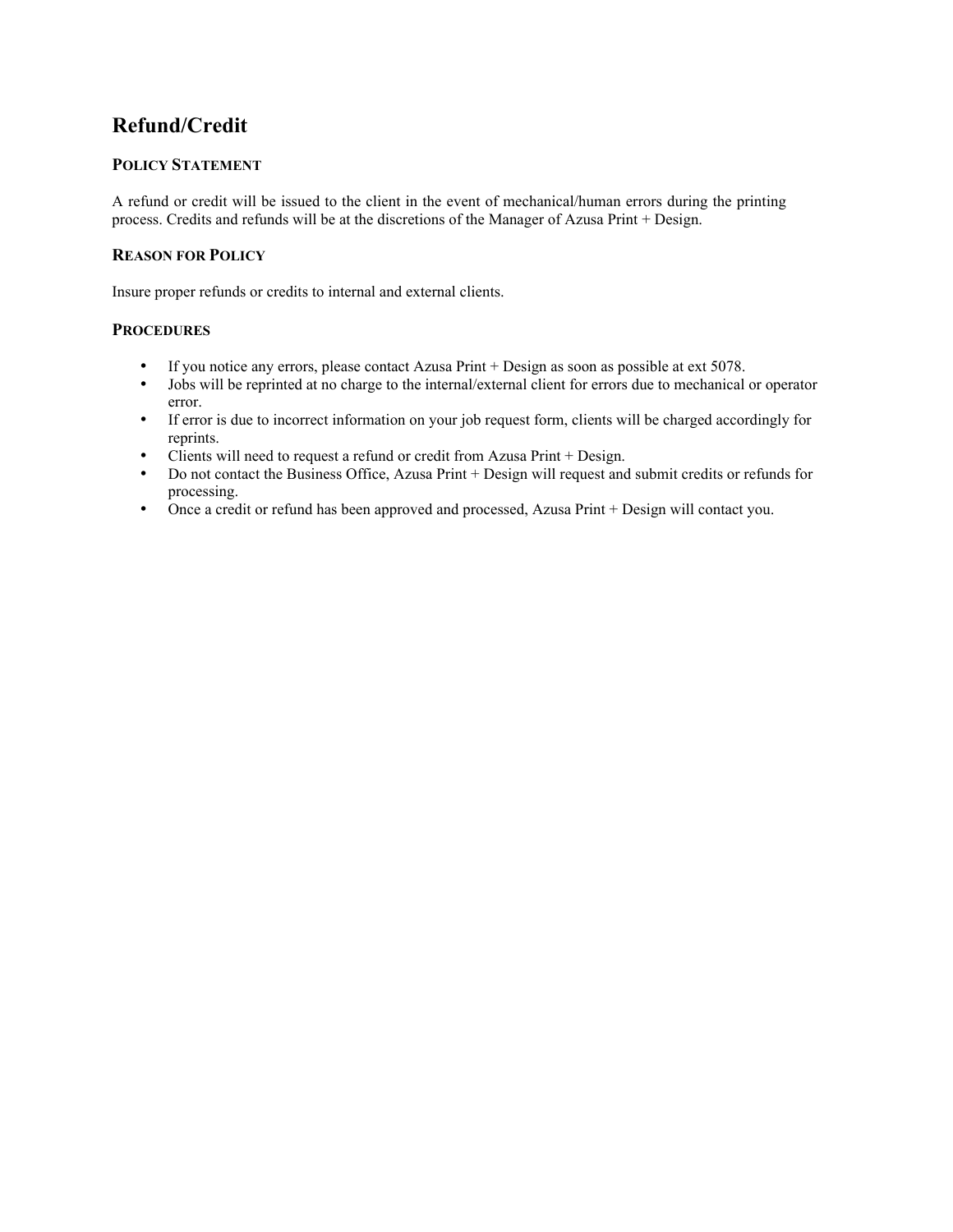## **Sale and Distribution of Copier & Toner Supplies**

## **POLICY STATEMENT**

Azusa Print + Design is responsible for receiving and billing supply orders of all paper and toner consumables.

### **REASON FOR POLICY**

Bill departments for consumables in a timely manner and to keep university departments accountable of consumable usage, by collecting meter readings.

#### **PROCEDURES**

- 1. Azusa Print + Design will be responsible for receiving and billing supply orders.
- 2. Azusa Print + Design will receive orders via the **azusaprintanddesign@apu.edu** account.
- 3. Orders will be forwarded to Mail Services for processing and distribution within 24 business hours of receipt.

For compliance questions contact Duplicating Services at extension 5078.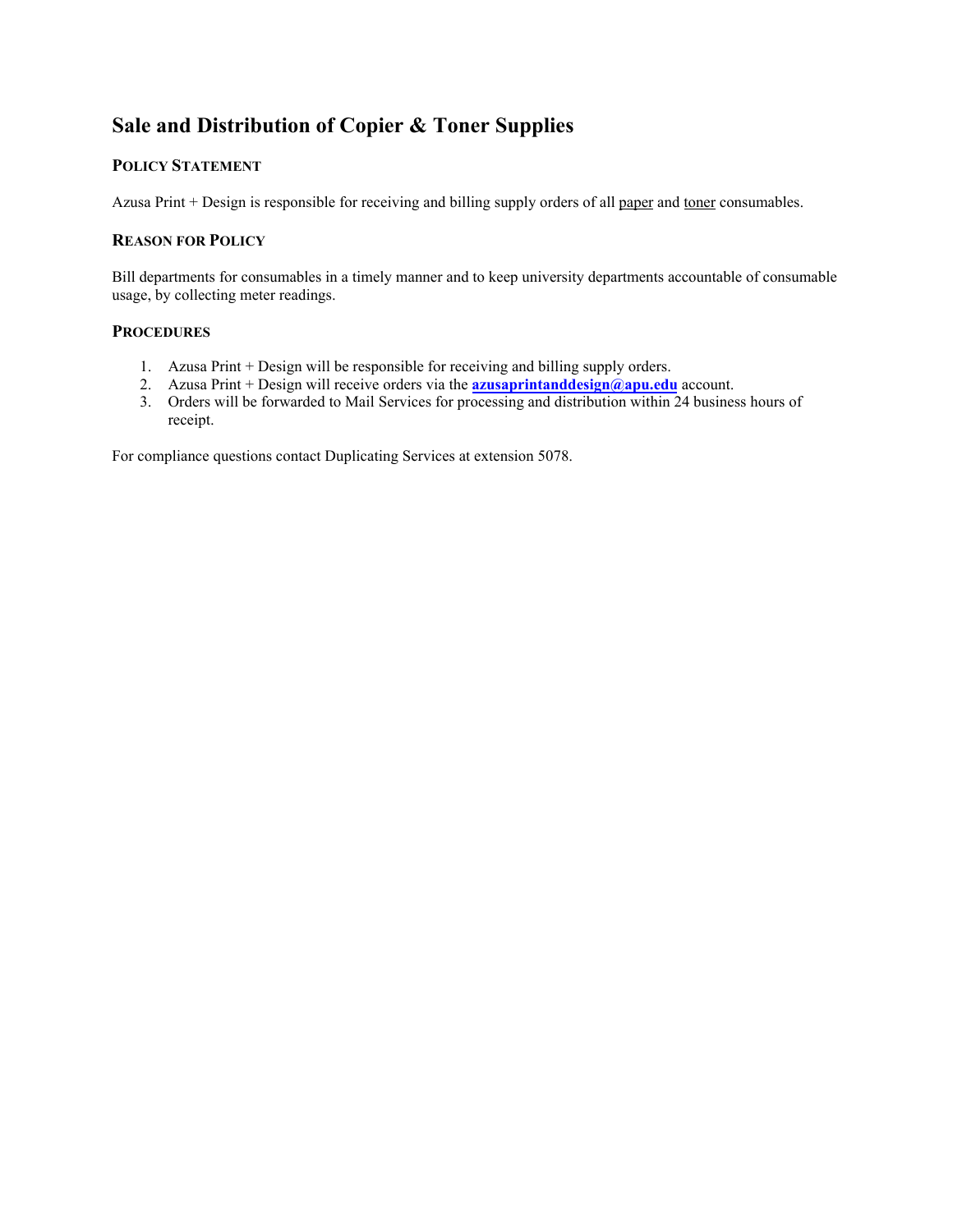# **Service Priority**

## **POLICY STATEMENT**

Azusa Print + Design operates on a first come- first service basis

## **REASON FOR POLICY**

Provide a pleasant and beneficial experience for all customers.

#### **PROCEDURES**

We are open to the general public and will do our best to accommodate the needs of each customer, which may at times take priority over needs not affiliated with the university. If special circumstance arises, our staff may request that the clients use other resources.